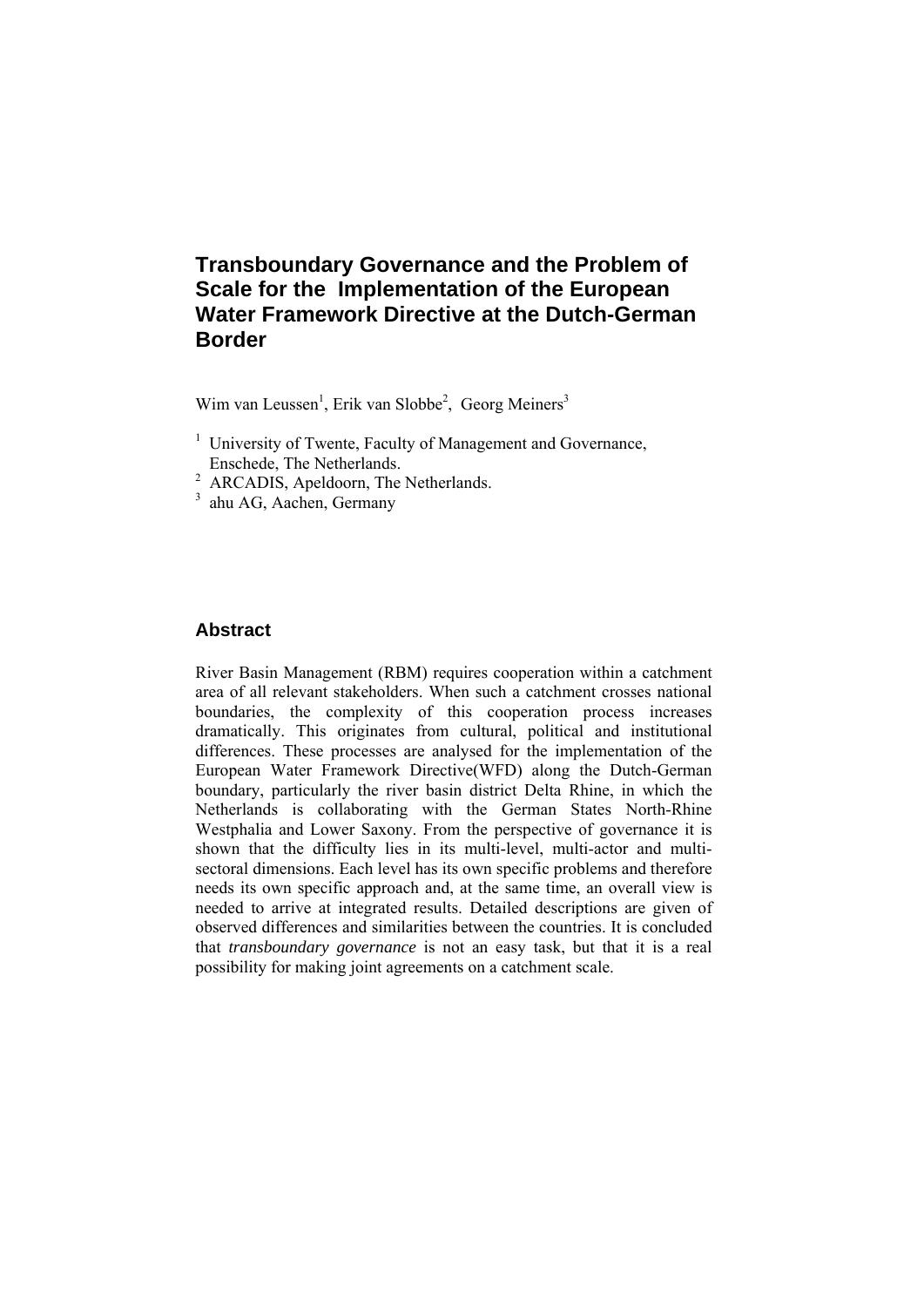# **1 Introduction**

The European Water Framework Directive (European Commission, 2000) has the *catchment approach* as a starting point, which means that land and water are viewed as one interconnected management area. Through this strong connection of land and water a variety of questions comes up, where the questions of water management are no longer central, but where they are a part of a much larger package of questions. In this case water policy is strongly connected to other policy fields that also make an appeal to the spatial area: physical planning, environment, agriculture, nature, recreation, economic development, etc. Especially when space is scarce, which is the case in the Netherlands, integration of these policy fields is not an easy task.

Catchment areas, or watersheds, being the areas for which the river receives the water, are widely accepted as the hydrological units, which are the best choice for integrated river basin management. In these areas the processes are occurring, which ultimately have their effect on the quantitative and qualitative properties of the flowing rivers. The belief that catchment areas, or watersheds, make a sound basis for water resources planning and management is not new, as evidenced by waves of scientific, policy and public interests going back to the 1930s (NRC, 1999). However, after many years of high expectations, the real implementation of river basin management plans remains a real struggle.

It may be stated that real implementation of river basin management plans is the great challenge of modern integrated water management (Van Leussen, 1996). Notwithstanding good ideas, many policy plans fail in the phase of implementation, where such ideas should be transferred into real action. One of the reasons is that the implementation should be realized amidst a number of stakeholders with generally a diversity of ideas and interests. This results in complex processes of negotiation and bargaining. Through its connection with other policy fields, the complexity of the decision-making process increases dramatically. Central in the difficulty of policy implementation is ¨the difficulty of joint action¨. It illustrates river basin management is not only a typical technological question, but public policy and management science are as much as important, integrating the technological with the environmental, economic and social aspects in the river basin.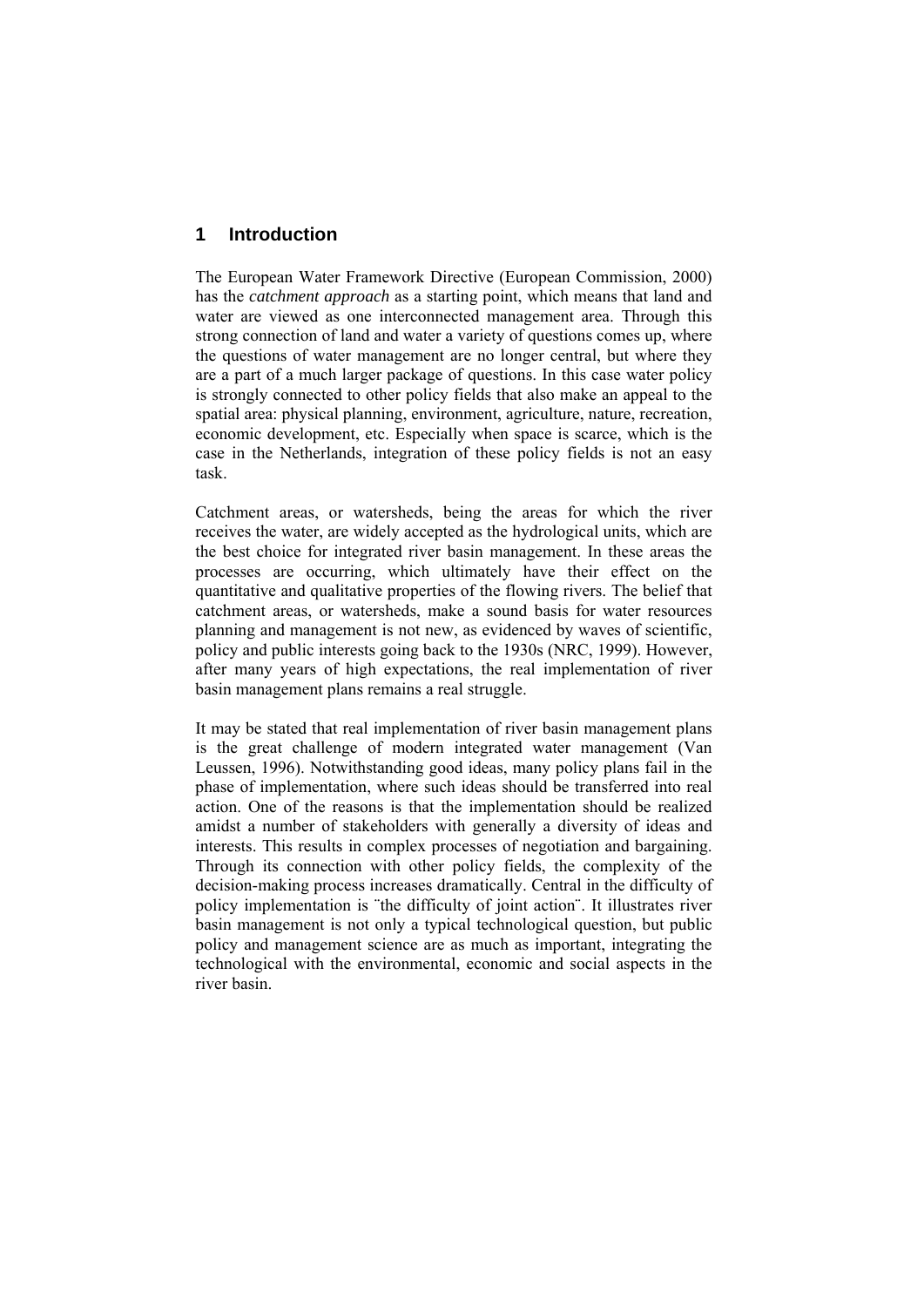The complexity increases much more when the catchments cross national boundaries and transboundary cooperation is a prerequisite to arrive at joint river basin management plans. Such a situation occurs at the boundary between The Netherlands and Germany. Experiences will be presented of such a transboundary cooperation for the implementation of the WFD in the subbasin Delta Rhine.

On the basis of the transboundary cooperation between Germany and the Netherlands a joint Characterisation Report for the subbasin Rhinedelta has been delivered in December 2004 and a joint Monitoring Programme for this area in December 2006. Now a joint River Basin Management Plan is being prepared for this area. The analysis in this paper will be directed to all activities for the preparation of the Characterisation Report.

# **2 Institutional structure in the Netherlands and in Germany**

# **2.1 The Netherlands**

The institutional structure for water management in The Netherlands has a long history. Already in the  $11<sup>th</sup>$  and  $12<sup>th</sup>$  century local communities started to organise themselves to manage water systems, especially to defend themselves against flooding from the sea and the rivers. In the  $13<sup>th</sup>$  century, the first democratic district water boards were established. The rulers of the Netherlands soon recognised them as competent water authorities. They were democratic stakeholder organisations consisting of elected representatives from local farming communities (Kuks, 2004). The need for a central coordination leads in 1798 to the establishment of a national water authority "Rijkswaterstaat". These developments correspond with radical political changes at that time in the Netherlands: the formation of the Batavian Republic (1795-1806) and the Napoleonic era (1806-1814) with a much more centralized governing system (Bosch and Van der Ham, 1998).

However, up to present, the governing system of water management in the Netherlands can be defined as a multi-level governance system, with a relatively high degree of decentralisation. This corresponds with the Netherlands as "a decentralized Unitary State" (Andeweg and Irwin, 2005). Ministries operate at the national level, Provinces (12) and Water boards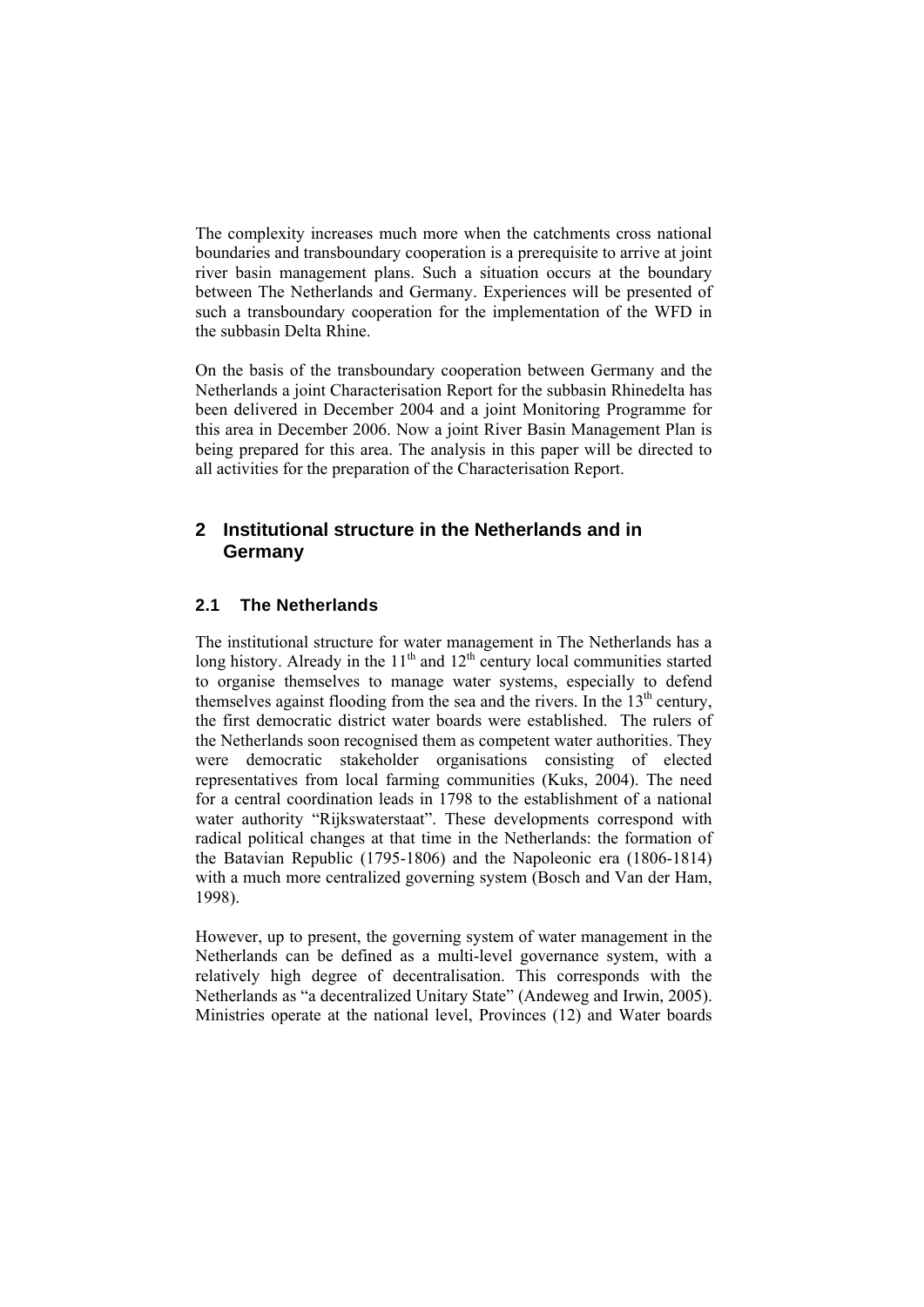(27) at the regional level and Municipalities (443) at the local level. From a historical perspective, provinces, water boards and municipalities have a rather autonomous jurisdiction. However, since World War II their autonomy has been more and more framed by a model of close cooperation with the central government, in which the central government takes the initiative in policy making, and decentral authorities cooperate by additional policy making and implementation within the national policy frames. Provinces and municipalities even depend on subsidies from the national budget. Water boards on the other hand cannot rely on such subsidies, and have to fully recover their activities by own taxations. Generally, the Netherlands can be described as a highly consensus-based community with a planning tradition for a wide range of aspects of society (Kuks, 2004). Another typical Dutch feature is the long tradition of government in consultation of various groups in society. This working with many consultation bodies is also known as the so-called Dutch "polder model".

At the *international level* cooperation exists already during many years in the international river basin commissions, as for example the IRC (international Rhine Commission) and the IMC (International Meuse Commission). Agreements have been made in River Action Plans. Ministers Conferences, which meet on an ad-hoc basis and function as the highest authority, play an important role, because they can take (politically) binding decisions. EU Directives are of increasing importance, of which the Water Framework Directive (EU, 2000) and the European Floods Directive (EU, 2006) are recent examples.

At the *national level,* a number of Ministries play an essential role in water management. The primary responsibility is at the Ministry of Transport, Public Works and Water Management. Their responsibility is the general water legislation and policy, and the planning and management of the State waters. It supervises also the 200 years old 'Rijkswaterstaat', the water engineering department taking care of all state waters and the state water infrastructure. The Ministry of Housing, Physical Planning and Environment is inter alia responsible for general environmental policy, legislation concerning air, soil, waste, noise, substances, radiation, Environmental Impact Assessment, drinking water, sewerage and physical planning (land use). The Ministry of Agriculture, Nature and Food Safety is responsible for Agriculture and Nature, trying to arrive at plans that serve both, often contradicting, policy fields. An example is the realisation of the so-called national ecological zones.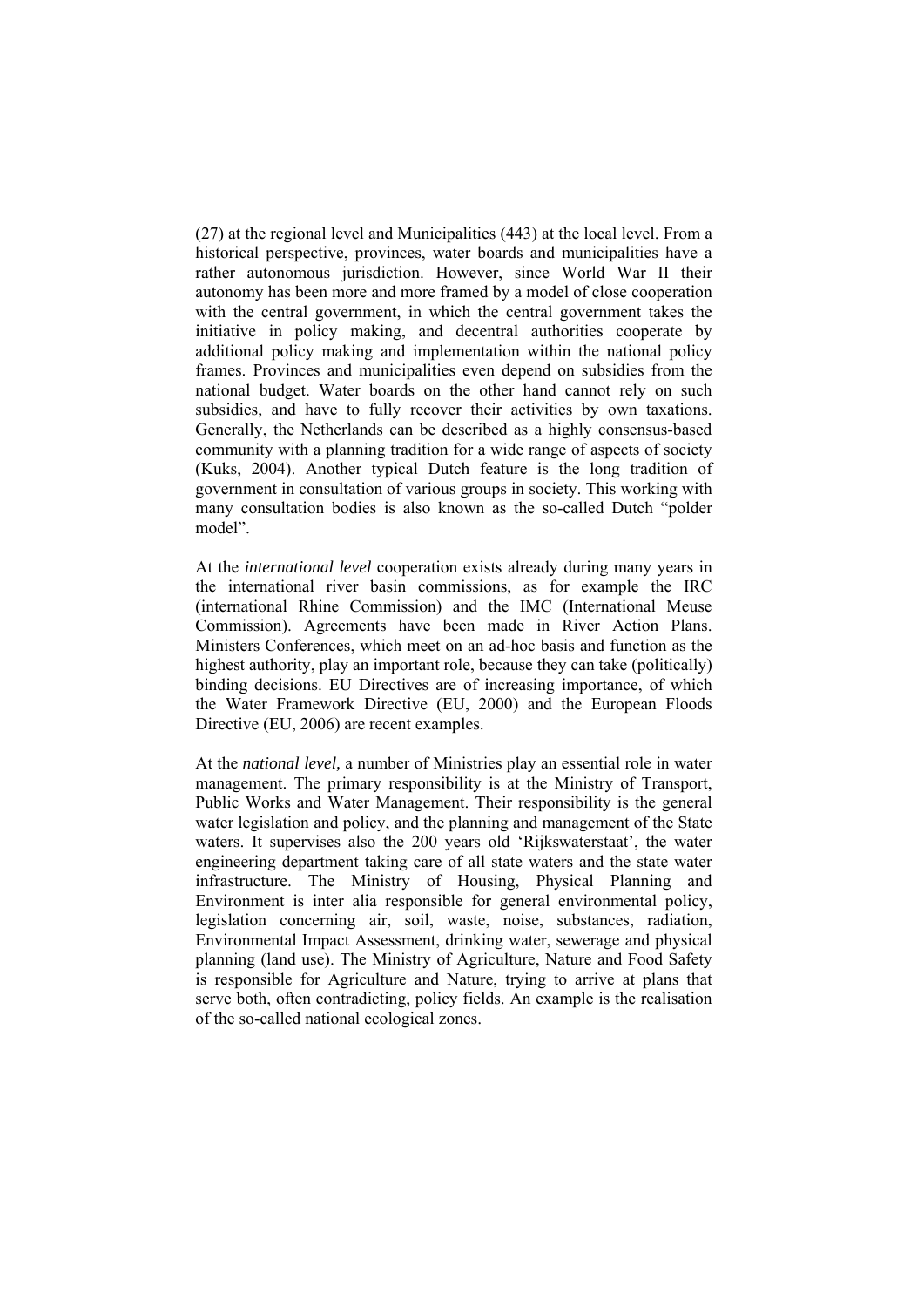At the *regional level* Provinces and Water Boards are the main actors in water management. The provinces make strategic water management plans for the management of the regional waters, taking into account the national policies. Often such plans are part of a much wider environmental and land use plan for the respective region. They are also the managing authorities for the groundwater (quantity and quality) and for the management of surface water quality. More and more this last-mentioned task is delegated to the water boards. The water boards make water management plans for the regional and local surface waters. They are the managing authorities for the regional and local waters. The Provinces are the supervising authorities over the water boards. In the 1950s yet more than 2000 water boards existed. Due to their increasing tasks (for example additional to the water quantity also the water quality) and also the increasing complexity of their tasks, it was decided by government to enlarge their working areas. Therefore their size increased to be better equipped for all these functions. The number of water boards decreased to 27 now.

At the *local level* the municipalities, in consultation with the water boards, have the responsibility for the water management as part of their local land use plans. Such plans are directly binding for the citizens. The municipalities have a special responsibility for the sewerage systems.

#### **2.2 Germany**

The organisational structure for river basin management in Germany clearly reflects its federal structure. In Germany there was no federal water law until 1957. Since medieval times jurisdiction over waterways had rested with the territorial states and this was unformed by the introductory law to the German civil Code *(Bürgerliches Gesetzbuch*). At the close of the nineteenth and the beginning of the twentieth century, several German states enacted water statutes: these showed a tendency to subject flowing waters to administrative control (Teclaff, 1967). In 1957 Western Germany passed a federal water law: the Water Management Act *(Wasserhaushaltsgesetz),* which was revised on 23 September 1986 and since then amended several times. It functions as framework legislation and is designed to work in conjunction with the water laws of the *Länder* (the states). This means that the responsibility for water resources management is primarily located in the *Länder*.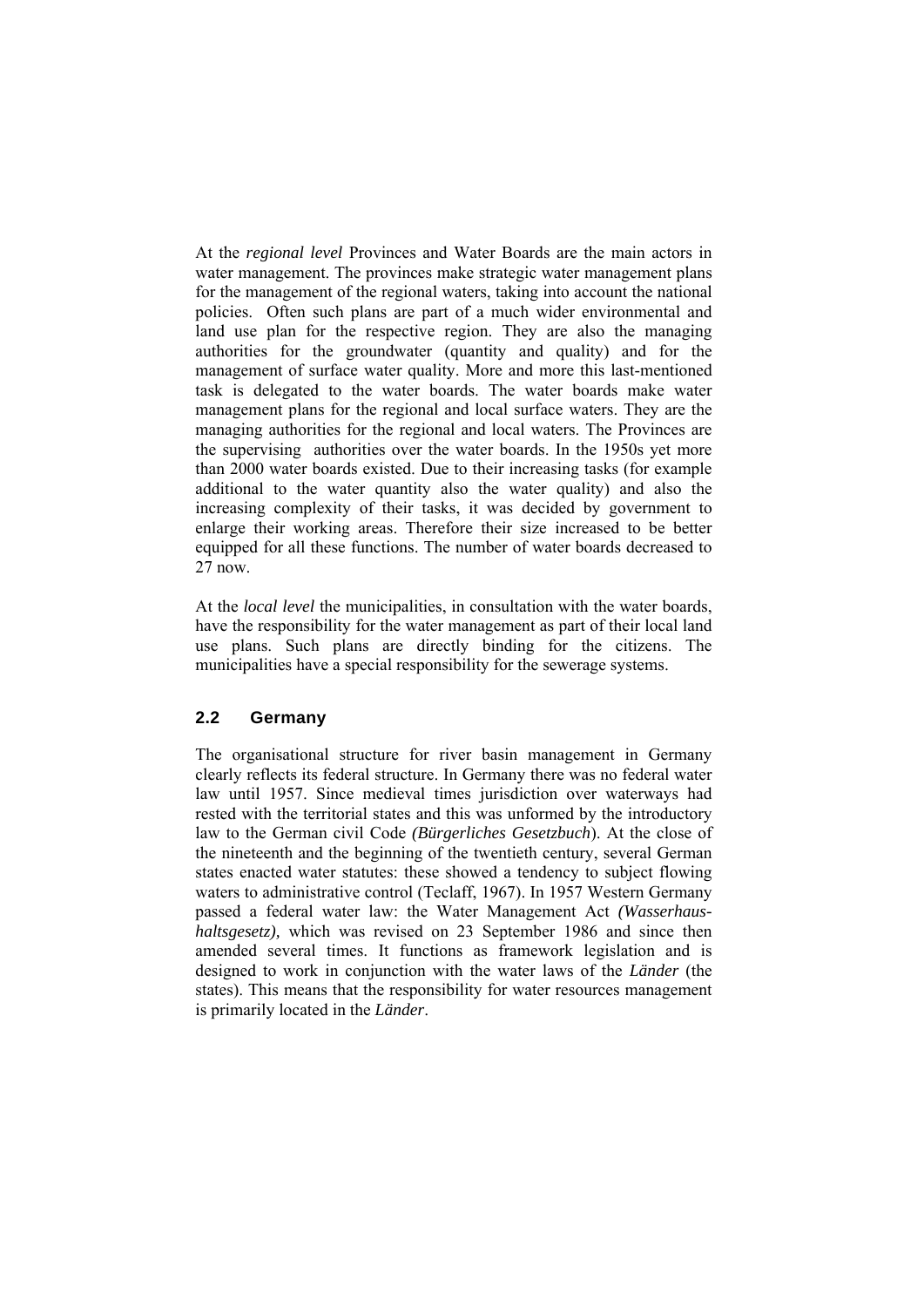Paradoxically, the German system on water management is characterized by a continuous tension between the *Länder* (the states) and the *Bund* (federal government) and an intensive co-operation. The *Länder* passionately strive to maintain their competencies and regard Federal and European legislation as a threat to their autonomy. Foreign relations are the exclusive competence of the *Bund*, but since European legislation strongly affects domestic policy, the *Länder* were able to force the *Bund* to consult them on issues of European policy. Yet, the *Länder* also co-operate intensively by the Länderarbeitsgemeinschaft Wasser (LAWA), by setting up joint working groups and by signing interstate treaties (Mostert, 1999).

The first responsible authority at the *federal level* for river basin management is the Federal Ministry of the Environment. This ministry deals with basic questions of water resources management as part of environmental policy and with trans-boundary co-operation.

The implementation of the water resources regulations is exclusively a matter for the *Länder* (16) and the municipalities. All *Länder* except the City States of Berlin and Hamburg have authorities supported by technical agencies. The hierarchy is as follows:

- Supreme Water Authority*.*
	- Usually the Ministry of Environment *(Umweltministerium)* , responsible for strategic decisions in water management and supervision of lower water authorities and agencies;
- Upper water Authority. Usually regional government *(Bezirksregierungen*) responsible for regional water management functions, and administrative procedures.
- Lower water Authority.

Usually cities, city districts and rural districts are responsible for permitting, licensing (for small uses), monitoring, technical advice, and other enforcement functions.

The tasks of the *municipalities* is mainly in the field of water supply and sewage treatment. They also own smaller waters and are responsible for their water quality and ecological status. Many municipalities delegate part of their tasks i.e. sewage treatment to water boards (*Wasserverbände*).

Transboundary water resources management at the border between a Federal State and a Unitary State is not an easy task, particularly due to different institutional regimes. This will be exemplified in the following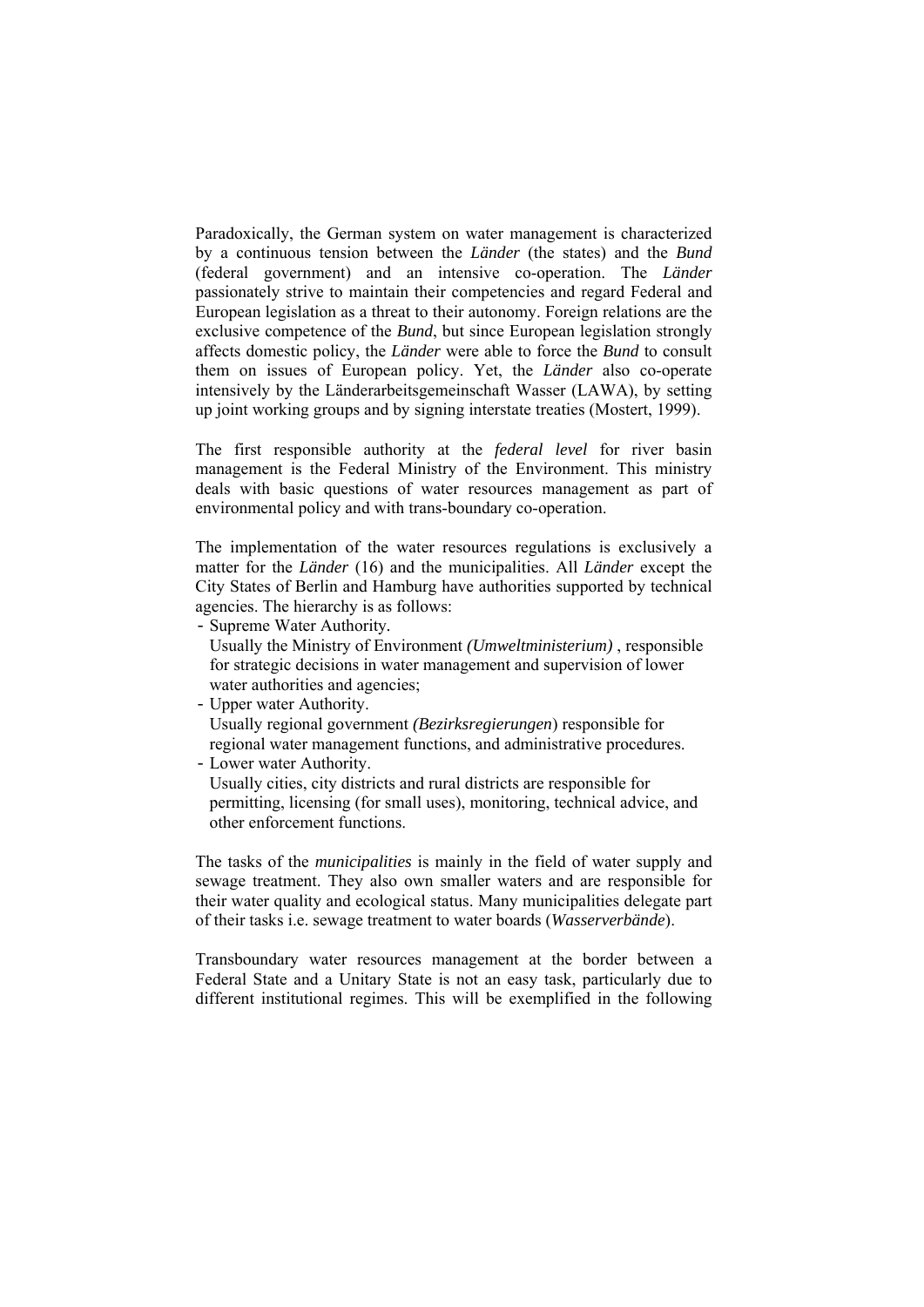sections for the joint implementation of the European Water Framework Directive.

# **3 Cooperation at the boundary of the Netherlands and Germany**

The Rhine river basin is divided into nine international subbasins: Alpenrhein, Hochrhein, Neckar, Oberrhein, Main, Mittelrhein, Mosel/Saar, Niederrhein and Delta Rhine. Delta Rhine is the most downstream area (see Fig. 1), through which the river flows out into the North Sea. Delta Rhine is bordered by hydrologic boundaries and not by political or national boundaries. It is an international working area with the larger part in the Netherlands (87%) and smaller parts in Germany: North-Rhine Westphalia (10%) and Lower Saxony (3%). Due to its large area, the Dutch part of Delta Rhine has been split up into 4 regions: Rhine-Nord, Rhine-Centre, Rhine-East and Rhine-West. Table 1 gives an overview of all the subareas of Delta Rhine.

| Area                   | Sub-area                         | <b>Surface</b><br>(km <sup>2</sup> ) | <b>Total surface</b><br>(km <sup>2</sup> ) |
|------------------------|----------------------------------|--------------------------------------|--------------------------------------------|
| The Netherlands - The  | Rijn Noord                       | 7,458                                |                                            |
| <b>Rhine Delta</b>     |                                  |                                      |                                            |
|                        | Rijn Midden                      | 5,851                                |                                            |
|                        | Rijn Oost                        | 6,773                                |                                            |
|                        | Rijn West                        | 8,191                                |                                            |
|                        | <b>The Netherlands</b>           |                                      | 28,273 (87%)                               |
| North Rhine-Westphalia | IJsselmeerzuflüsse (delivers to  | 3,263                                |                                            |
|                        | Rijn Oost)                       |                                      |                                            |
|                        | Deltarheinzuflüsse (delivers to  | 97                                   |                                            |
|                        | Rijn West)                       |                                      |                                            |
|                        | de Wild (Deltarheinzuflüsse)     | 41                                   |                                            |
|                        | (delivers to Rijn Oost)          |                                      |                                            |
|                        | North Rhine-Westphalia           |                                      | 3,401                                      |
| <b>Lower Saxony</b>    | Vechte (delivers to Rhine East); | 1,053                                | 1,053                                      |
|                        | Lower Saxony                     |                                      |                                            |
|                        | Germany                          |                                      | 4,454 (13%)                                |

**Table 1** Sub areas of the Working Area *Delta Rhine* of the Rhine River basin.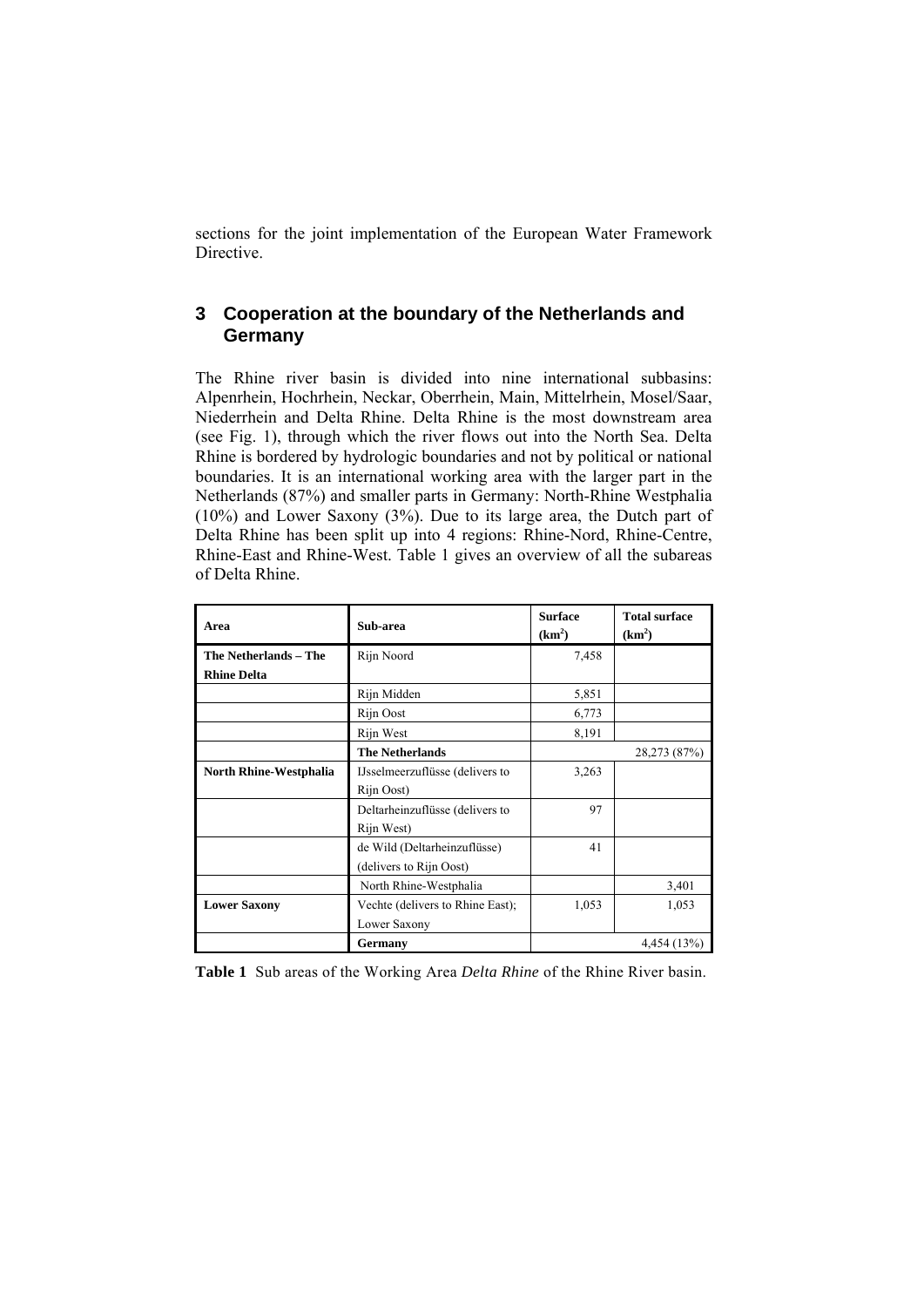

**Figure 1** The Rhine River Basin and its 8 working areas, with special attention to the Working Area Delta Rhine

The collaboration to arrive at a joint characterization Report for Delta Rhine started not at the beginning of the implementation process. Each country tried to implement the WFD on its own manner. In both countries national guidelines were developed, respectively the handbook in the Netherlands and LAWA guidelines in Germany. Along the boundaries of both countries sound operational cooperation among water managers already exists for years. The same is the case for the international cooperation for the River Rhine (International Rhine Commission). However working together on the scale of river basins was completely new. In the second half of 2003 the first meetings were organised to exchange information on the implementation of the WFD and to look for possibilities to intensify the collaboration between both countries. Two inventarisation reports (CRM, 2004; CRM & MUNLV, 2004) has been made to compare the similarities and differences between the approach and results in both countries, and to obtain a clear view how all these activities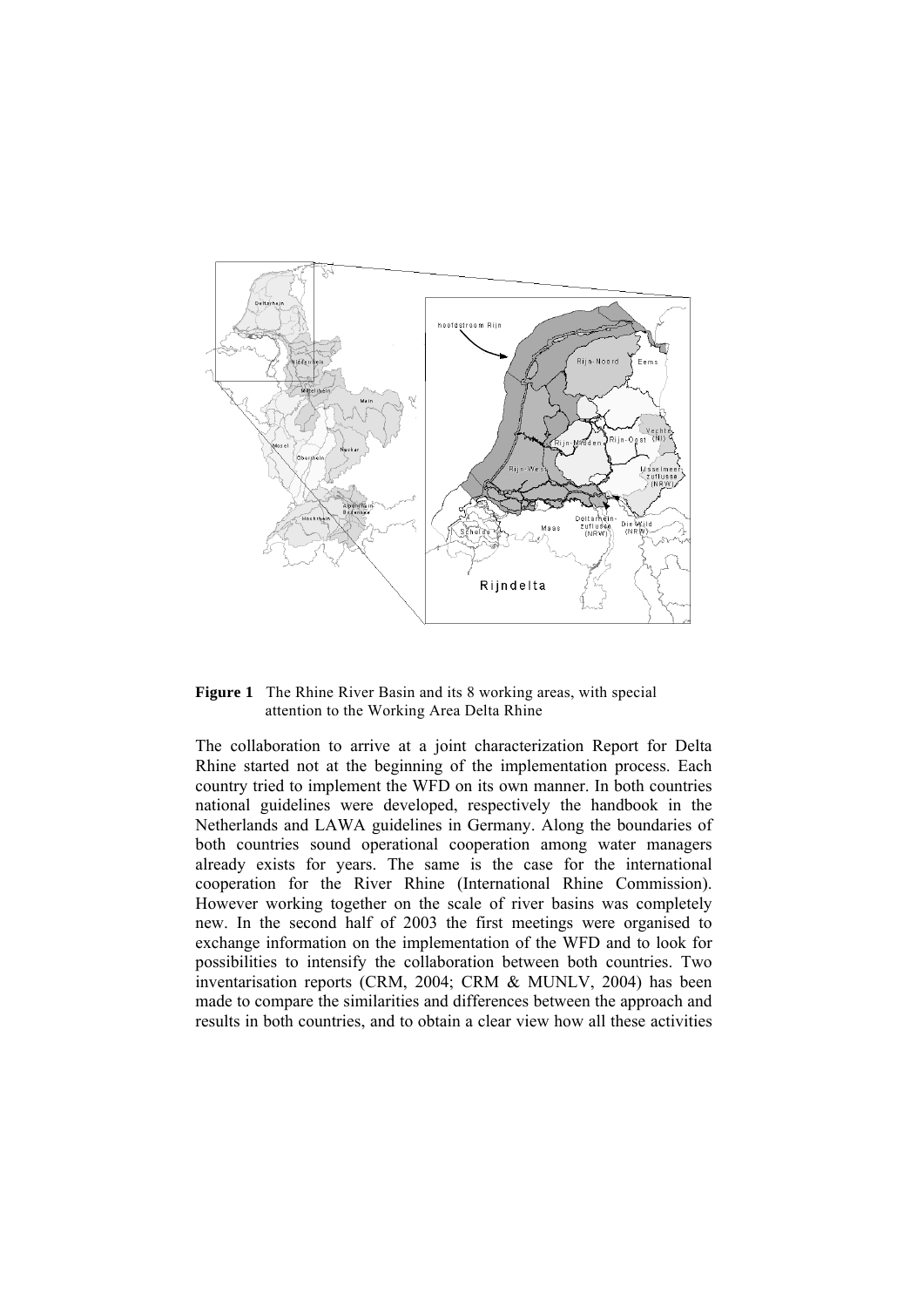could be aggregated to one joint report. It will be shown how political, cultural and technological variations resulted in differences in the implementation process, but also how the aggregation of data was possible. Most important was the building of trust between all partners on the basis of an open and transparent approach. In this way a good start had been made for collaboration in the next steps to arrive at a joint Monitoring Programme and a joint River Basin Management Plan for this transboundary subbasin.

In the following an overview will be presented of observed differences and similarities during the implementation process of the WFD, which contribute to a better view of possibilities and problems for further cooperation on the scale of the river basin by respectively the Netherlands, North Rhine-Westphalia and Lower Saxony.

 Significant differences between both countries are the *physical conditions*, the history of water management during the past centuries and therefore also a different view on the implementation of the WFD. In the Netherlands, the defence against floods and high water has the highest priority. However, integrated water management is now the common approach, giving attention to all functions of the water. The WFD is seen as an EU obligation with important socio-economic consequences. It was tried to integrate the implementation of the WFD in all levels of water management. The first step has been made to integrate these activities with those for the implementation of the WB21 (quantitative water management) policy (Commissie Waterbeheer 21<sup>e</sup> Eeuw, 2000). In North Rhine-Westphalia and Lower Saxony the WFD has been used as an instrument to optimize water management.

*Expert involvement* in both countries was different. In the Netherlands experts translated the WFD and the European guidances into an operational handbook and new working documents. The *real implementation* occurred in the regional areas. The (national) experts remained to deliver input for this implementation, but generally speaking, the were at a distance from the operational implementation level. Through this decentralized approach there was a relatively high degree of diversity. In North Rhine-Westphalia and Lower Saxony it was organized more centrally with co-ordination from the Ministry of Environment.

 In the Netherlands much time has been given to arrive at scientifically high qualified working documents with new techniques and procedures. Therefore the implementation started only at a relatively late time, and even during the entire implementation process many new working documents appeared. In North Rhine-Westphalia and Lower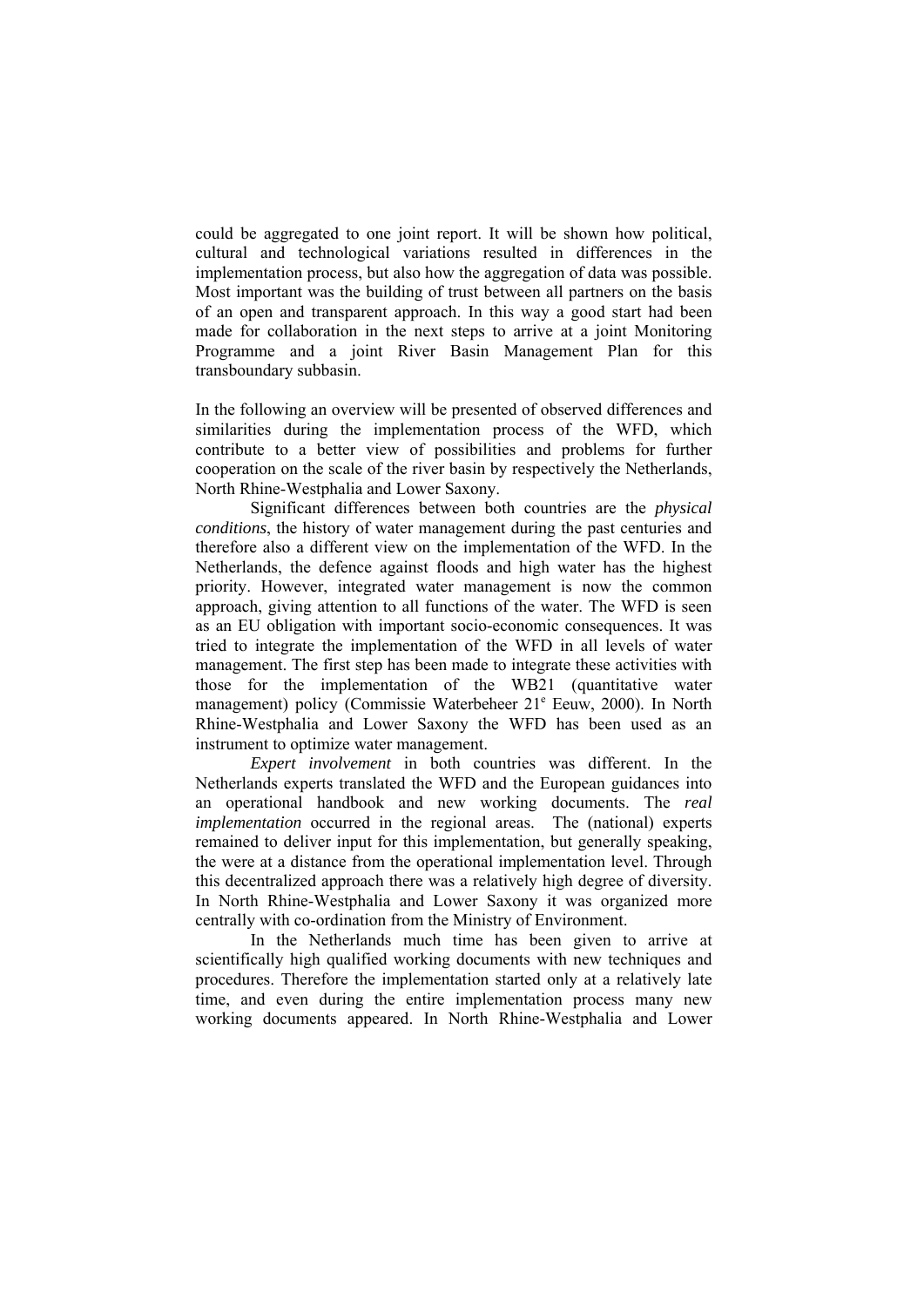Saxony the approach was more pragmatic, starting from existing knowledge and experience. Therefore the *planning* in both countries was not parallel, which hindered collaboration in an early point of time.

 *Cultural differences were* also specific points of attention. In the Netherlands the technical implementation iterated with political discussion. In the design of the implementation process much care was given to a sound connection between the technical work and political forums, both in the national and regional hierarchy. In North Rhine-Westphalia and Lower Saxony the implementation process started with the technical work. A sound basis of water management content was considered important for political discussion. Therefore the broad political discussion just started in 2004, although stakeholders were already involved earlier.

 The *institutional context* is different. In the Netherlands implementation is decentralised and new co-ordinating mechanisms (such as working areas and a river basin coordinator for the major rivers) were formed. Although the national level had the final responsibility, the provinces and the water boards at the regional level were active in coordination, each with their own power and competences. In North Rhine-Westphalia and Lower Saxony the implementation is also decentralized, but the content development and the political discussions were centrally coordinated by the Ministry of Environment. Also here water boards (*Wasserverbände*) exist. They contribute to the WFD-work, but don't participate in the political discussions. In North Rhine-Westphalia and Lower Saxony the *implementation organisation* was established within the existing organisational structure. The implementation work is decentralised to Geschäftsstellen of sub-working areas with co-ordination from the Ministry of Environment.

 In the Netherlands the implementation is decentralized, making a distinction between a national and regional hierarchy, each with their political and professional levels. An essential governance problem for the co-ordination of Dutch and German counterparts is called the *zipper problem,* coping with differences in *responsible political levels*. In the Netherlands the national government has the primary responsibility for the water policy. In Germany this is the responsibility of the States (*Länder*). This means that competent authorities on the Dutch part do not have counterparts at the same hierarchical level on the German side (and vice versa). Discussions on coordination , potential problems or future conflicts are extremely complex, simply because the right negotiation partner cannot easily be found.

 Initially, the previous points were basic to differences in *ambition levels.* From a political point of view it can be said that in the Netherlands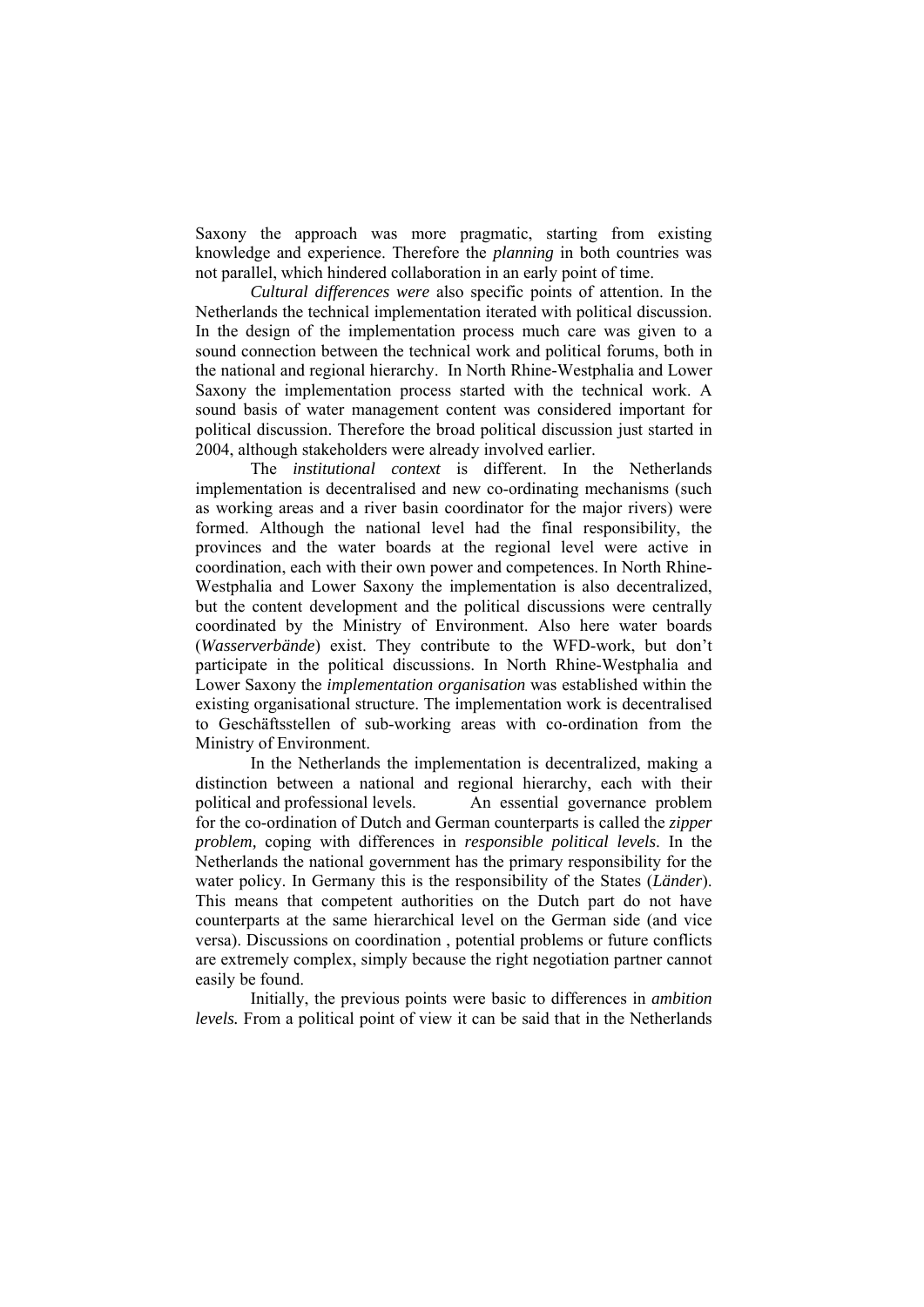and Lower Saxony the ambitions are tempered through the concern about socio-economic consequences. In North Rhine-Westphalia the ambitions were high, expecting the WFD to be used for improvements of the ecological status of the water systems. However, after political changes on the basis of the elections in 2006, their ambitions became comparable with those in Lower Saxony and the Netherlands. From a scientific point of view the ambitions are high in the Netherlands, trying to base the implementation of the WFD on newly developed dedicated techniques and procedures. In North Rhine-Westphalia and Lower Saxony the scientific approach is more pragmatic, using existing methods and starting the development of new techniques after 2004.

*Technical and methodological* choices were different. In the Netherlands all surface waters, including small ditches, moorland pools and springs, were involved in the identification of *surface water bodies*. Comparable small waters were clustered into one "virtual" water body, indicated as "virtual plane" (Ministerie van Verkeer en Waterstaat, 2005). Larger waters were indicated separately. In North Rhine-Westphalia and Lower Saxony only rivers  $> 10 \text{ km}^2$  catchment area and lakes  $> 0.5 \text{ km}^2$ surface area were taken into account and subject to typology. Therefore an important difference appeared between the maps with water bodies between the Netherlands and Germany. In Lower Saxony the water bodies were combined to water body groups (WBGs), which were the basis for the assessment and planning of measures. A comparison of the number of water bodies and its density is given in Table 2. It shows that the density of water bodies in Germany was much higher than in the Netherlands. In 2005 the so-called virtual planes have been cancelled, and an approach has been chosen, which is more or less comparable to that in North Rhine-Westphalia. This made working together for a joint River Basin Management Plan much easier.

In the Netherlands the choice has been made to define large *groundwater bodies*. In the future a subdivision is possible. In North Rhine-Westphalia much smaller groundwater bodies are defined with a surface area of 50-300 km<sup>2</sup>. To adjust the groundwater bodies in the Netherlands to those in North Rhine-Westphalia, in the Netherlands smaller groundwater bodies were defined along the national boundary. In Lower Saxony the sub-working areas of surface waters were summarized to units of groundwater. For the moment the catchment area of the River Vecht was defined as one groundwater body.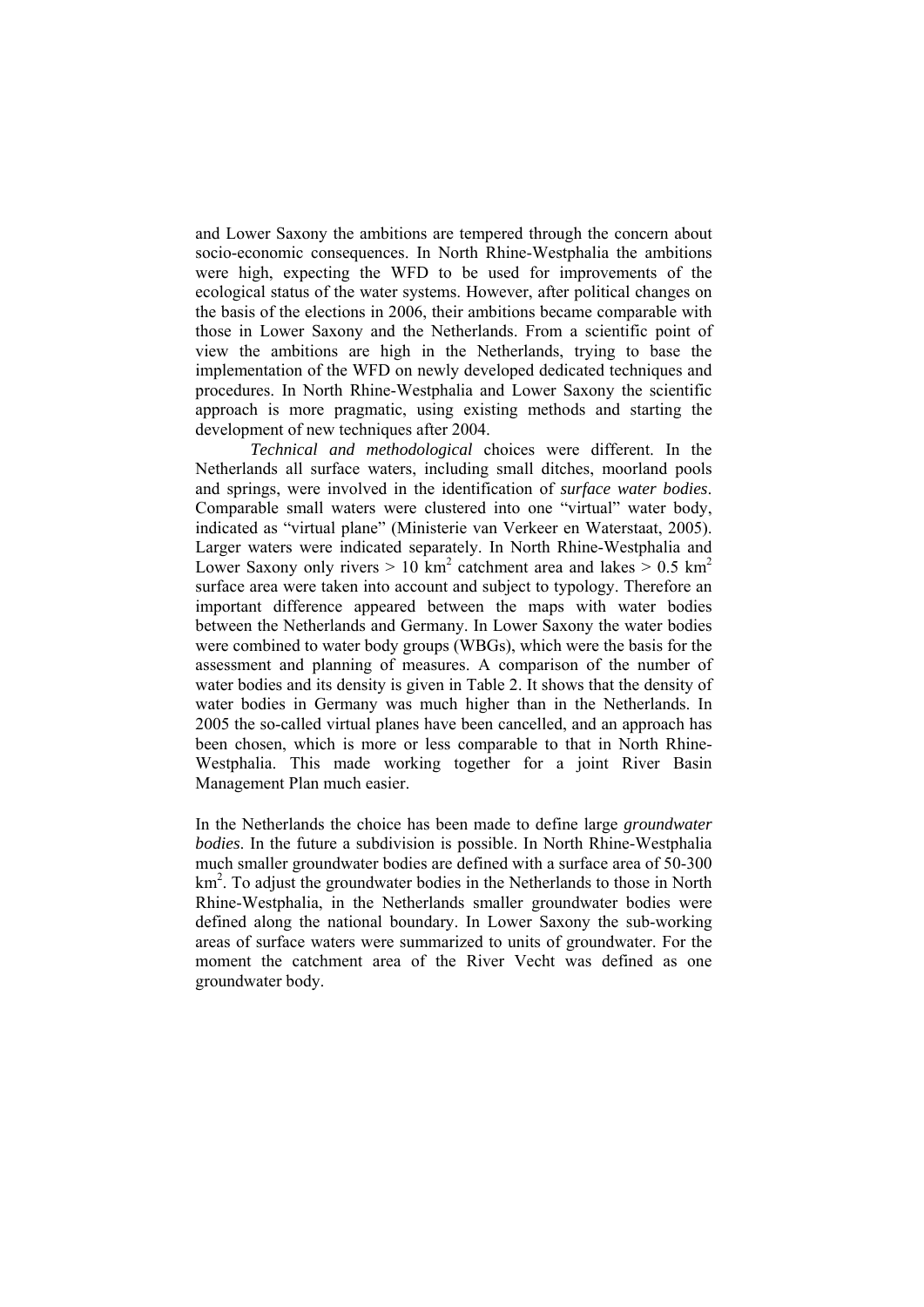|                                           | <b>The Netherlands</b> | Germany                    |              |
|-------------------------------------------|------------------------|----------------------------|--------------|
|                                           | Area Rhine East        | North Rhine-<br>Westphalia | Lower Saxony |
| catchment area<br>$(km^2)$                | 6773                   | 3263                       | 1053         |
| Number of surface<br>water bodies         | 100                    | 135                        | 42           |
| Number of surface<br>water bodies per 100 | 1.5                    | 4.2                        | 3.98         |

**Table 2**. Number of water bodies in the Netherlands (Rhine East) and Germany (North Rhine-Westphalia and Lower Saxony) (data from Ministerie van Verkeer en Waterstaat, 2005).

Concerning the *impact of human pressure,* the methods of description of actual chemical pressure are similar in both countries. Also the hydromorphological pressures show no major differences, although in Germany more detailed information is available (Gewässerstrukturgütekarte).

 All these differences, caused by political, cultural and institutional differences, made the *governance of the transboundary river basin management* not easy. Experience from the jointly executed Dinkel project already learned that this would give no serious problems for the 2005 Report, although, of course, differences at the boundaries between each of the areas should be explained. In this way it proved to be possible to produce a coherent and transparent characterisation of Delta Rhine.

### **4 Discussion**

The process from water management to river basin management, as well as the process of the implementation of the European Water Framework directive is characterized by a variety of *downscaling and upscaling processes*, both in time and space. Examples are the new European deadlines, the choices of the water bodies within the subbasins, and the governance structures at the national, regional and local level. These showed a lot of differences at both sides of the border. However, in both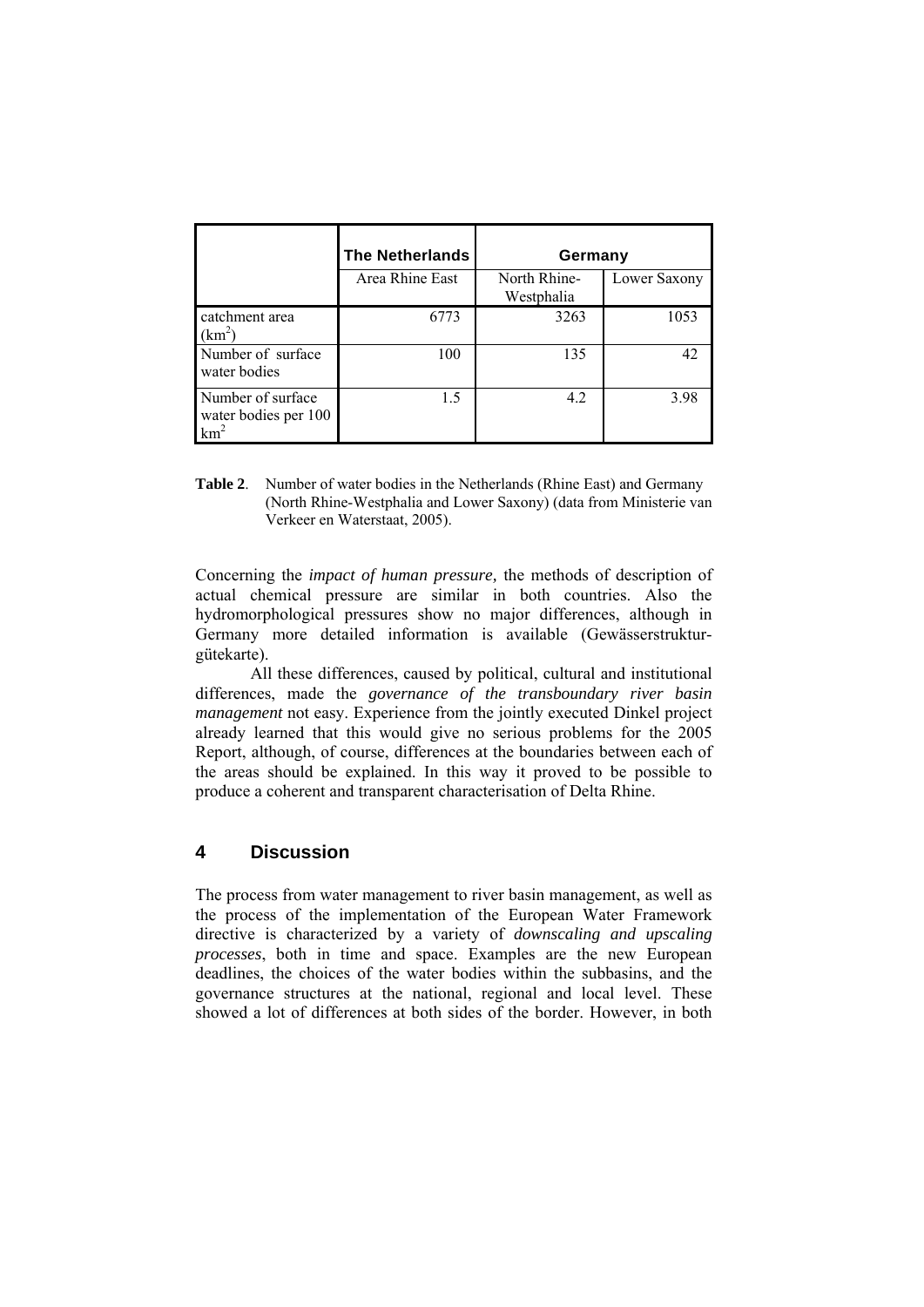countries similar increases were observed in the number of groups of relevant actors and their common or competing interests with all their consequences. This "grappling with increasing complexity and interdependencies" is central in present-day river basin management. No longer are the political boundaries representative for the area to be governed, but hydrological boundaries. Together with the connection of land and water, through which a number of other policy fields are included in the decision-making process, this makes *governance* the most challenging task for responsible authorities and other stakeholders: making things happen in real situations.

The *European dimension* adds an extra level to this process of governance. Now we distinguish four levels: the international (European), national, regional and local level. This has severe consequences. In fact it means that water management must be done according *new playing rules*. The role of the national States will change, because some tasks and responsibilities (for example concerning legislation and compliance) move to the European level. At the same time their relation to the regional and local level is under discussion. At the same time a rethinking occurs about the required public participation processes. Of course, cultural and political differences have important impacts on the outcome and the course of this process. For example, due to its specific location, in the Netherlands the defence against floods has a long history and needs the highest priority, whereas the WFD seemed to set the ecological status, on the basis of its obligating character, at the top of priorities. So the question arose how to match these European and national priorities within the mix of national and European obligations. It is more than a rational choice, because the way of water management has long historical roots, which are impossible to be changed completely in a very short period of time at all these levels of governance.

From a governance point of view, the differences came already clear in the *preparation phase of the (European) legislation*, i.c. the Water Framework Directive. For the Netherlands this European process differs significantly from what is experienced in the Netherlands. In the consensus approach in the Netherlands one is familiar with the process to arrive at agreements, in which all the groups of stakeholders can find themselves as much as possible. In any case in such a way that the decisions have a sufficient base within society. The decision-making at the EU level is the result of a complex lobby process at the European level with intense deliberations between the European Parliament and the Council of Ministers (Kaïka and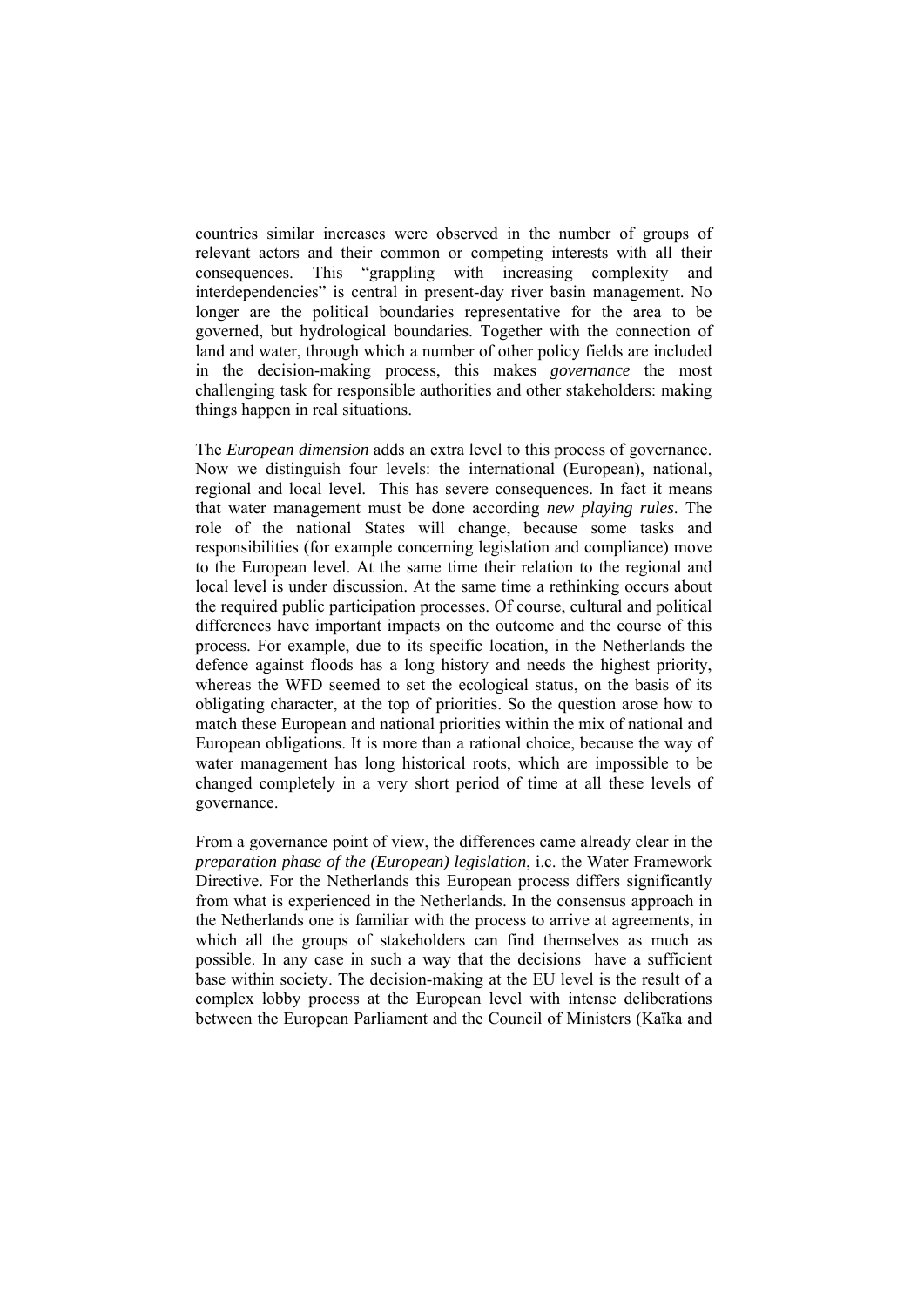Page, 2002). On the basis of the outcome of this process legally binding agreements are made with strict deadlines and corresponding obligations. It results in a 'policy space", which is felt to give less freedom for negotiations at the regional and local level than usually experienced.

More and more it came clear that sufficient *policy space* within European legislation can only be obtained in the political debate (at the European level) during the formulation of the concerned Directive (cf. Van Nuffel, 2000). Trying to modify the agreed legislation afterwards has almost no sense, because it is principally conflicting with the political decisionmaking process. It is remarkable how often such an impossible approach is proposed at the regional and local level when international legislation is felt to be not dedicated for the specific local circumstances. The experiences of consequences during the implementation process resulted in an increase of the national and regional interest in the policymaking process at the European level.

The *environmental strategic approach* of the WFD is not only directed to the European decision-making process, but, of course, affects also the working processes at the regional and local levels. A number of interested stakeholders, such as the regional environmental organisations, are preparing themselves for the correct implementation of the WFD. Legal procedures are expected to be a powerful instrument to control whether the national, regional and local decisions are in accordance with the European Directive. These are so powerful, because the European legislation has proved to posses effective sanctions to force the European countries to carry out the European decisions. An example is the study of the Dutch NGO Reinwater (Stichting Reinwater, 2004), executed with subsidy of the Dutch Ministry of Housing, Physical Planning and Environment, in which the possibilities are indicated for giving an impulse for the improvement of the aquatic environment. It may be concluded that the environmental strategic approach is an example of well-considered *multi-level* and *multiactor governance*.

It can be questioned whether such a result from a lobbying process at the highest level has sufficient basis at the other levels. For example, the *basic philosophy* is an integrated approach, where individuals and institutes take responsibility for the economic, environmental and social consequences of their actions, both at present and for future generations. This is only possible through integrated management, where a number of disciplines (economy, ecology, sociology, psychology, etc.) act together, partnerships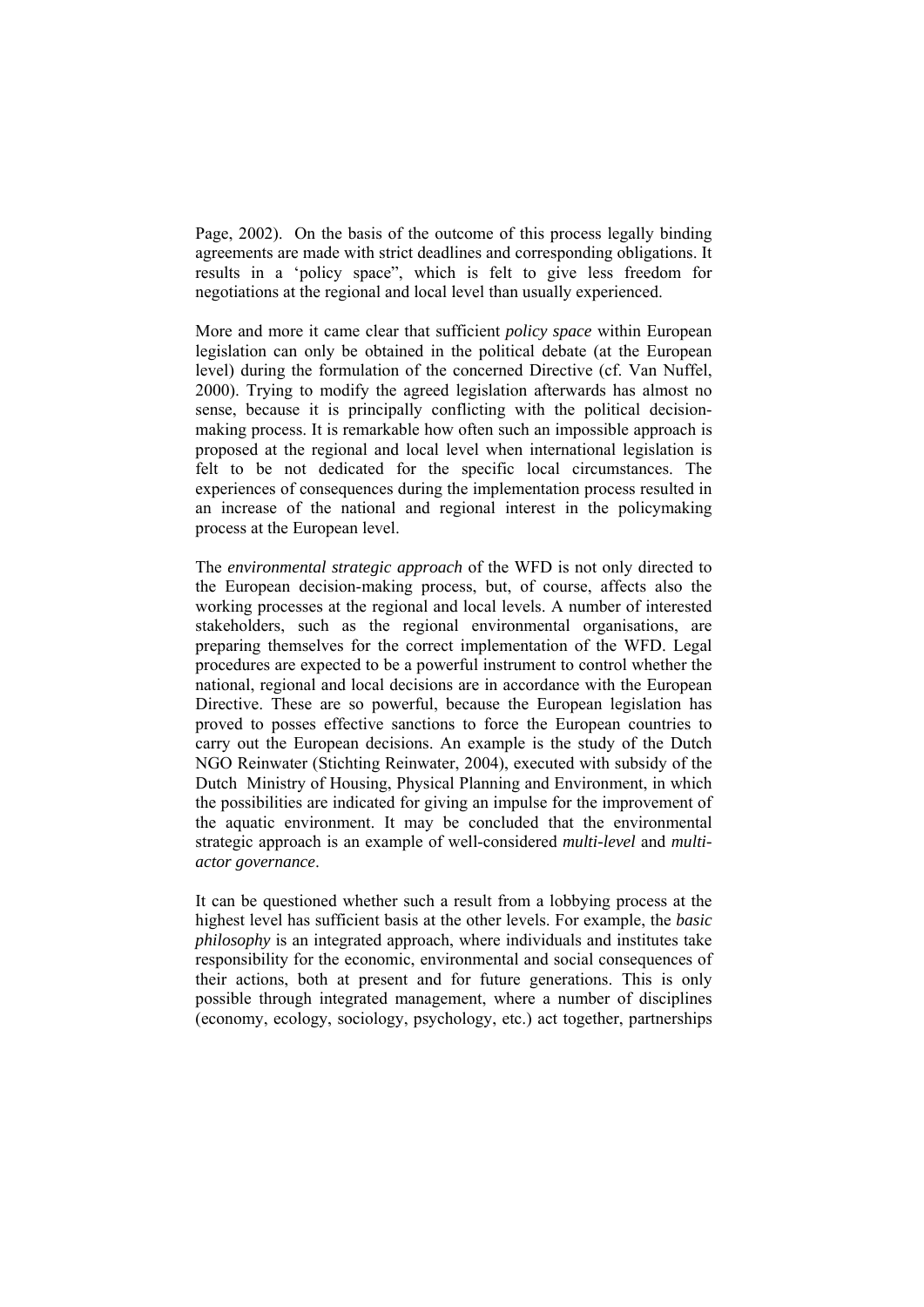are formed of the various stakeholders, and sufficient attention is given to public outreach. Through this holistic approach the environmental targets are fully integrated with social and economic goals, and political aspects are included through communication with the political representatives and the general public. For the longer term, an one-sided environmental approach will prove to be political unsustainable. It seems the European WFD in its present form is not completely in balance.

Delli Prescoli (1993) indicates this problem as a confrontation between developments in *Democracy and Ecology*. Developments in modern democracy ask for personal freedom, public participation and innovation, whereas developments in ecology ask for a concerned ecological awareness and care for our natural resources. Working along both lines is required to arrive at healthy ecosystems and sustainable economies. Such a collaboration should ensure that all key factors – social, economic, and ecological – are considered.

Also it is questionable whether the WFD creates a right mix of governing instruments. The ultimate goal of the WFD is changing behaviour and knowledge of stakeholders in order to get a good ecological status. The question is whether the emphasis on regulation and economic aspects is enough to generate the desired changes of behaviour. Does the WFD leave enough space in terms of time and room for interpretation to enable *effective social learning processes* on the local and regional catchment scales?

This brings us to the question of governance at the various political levels: international, national, regional and local. It means a *nested approach*, in which the governance approach at a certain level fits into that at higher levels. Generally it means an overarching policy at the highest level, being a framework for a more detailed water policy at lower levels, where the real implementation will happen. Tuning of the various levels, with all their various groups of stakeholders, need conscientious attention. It means the implementation of the WFD is dedicated to a particular location, for example a sub-catchment or water body. For this reason the high attention to *public participation* can be seen as an essential element to implement the WFD in accordance with regional and local considerations.

This multi-level approach may require changes in the way the responsible governmental agencies fulfil their governance task. Intensive collaboration with all relevant stakeholders at the different levels is becoming more and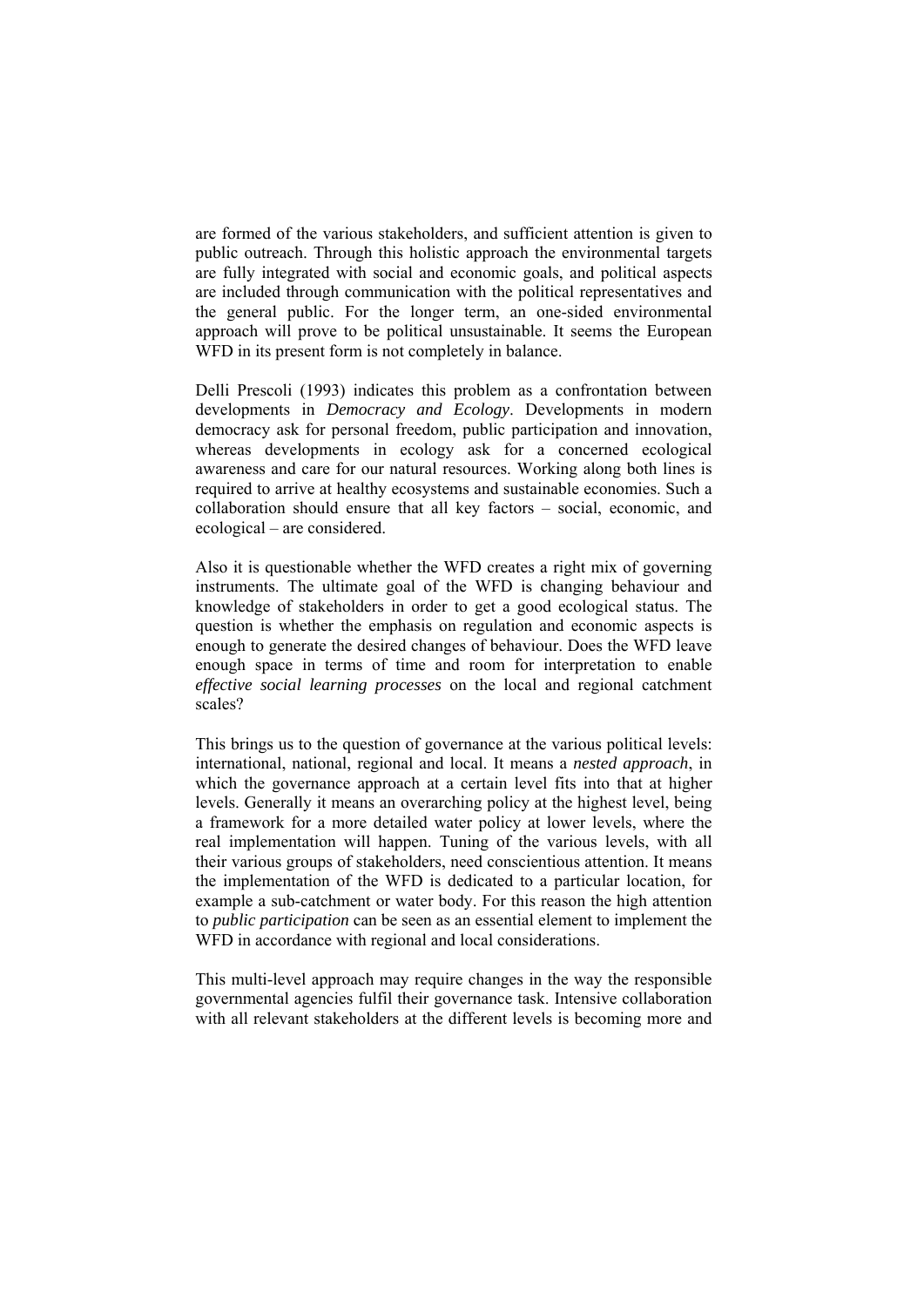more essential. In such networks hierarchical governance will no longer flourish, and more attention must be given to forms of co-governance, where horizontal structures dominate the network and joint decisions have to be taken as the result of a bargaining process. From the point of public participation and the support of the 'community of place' (Kemmis, 1990) a next step could be made and striving after systems of self-governance at the regional and/or local level. There people are feeling connected to their surroundings and responsible for the quality of their place of living. Such connections between the local people and the water are of increasing importance for successful implementation. The challenge is to couple the local plans to much larger river basin plans, where building mutual trust is most essential. Research shows that multi level involvement of stakeholders in explicit learning processes connecting experiences in the field with policy making leads to constructive and effective implementation processes (SLIM, 2004). The (national) authority has a primary role of facilitator. These developments correspond to a more *collaborative approach* with recognizing the complexity of the contemporary decision-making process, the highly interdependent society and the many levels with relevant stakeholders.

Although the final text of the WFD is the outcome of an intensive political bargaining process, the result reads like a scientific text. Therefore the first activities, making the Characterisation Report, started in a scientific way. The so-called pilot projects are good examples of this approach. However more and more the socio-economic consequences came visible. Examples are the Letter of the Danish Ministry of Environment (DME-DEPA, 2003), indicating "the interaction and possible conflicts between the WFD objectives and the human activities in the modern society, whether it will be related to agriculture, industry, hydropower or other activities". Another example is the study AQUAREIN (Alterra, 2003), showing from scenarios that application of the WFD could result in a reduction of agriculture in the Netherlands by 67% or more. This *gap between the scientific and political approach* of the implementation of the WFD needs more attention in the coming years.

Experiences in cooperation between the Netherlands and Germany to implement the WFD for the river basin district Delta Rhine showed that both scientific and political approaches are different in both countries. It means the aforementioned 'gap" is still larger in the case of *transboundary governance*. Differences in the scientific approach are caused by the fact that from the beginning the implementation of the WFD, and particularly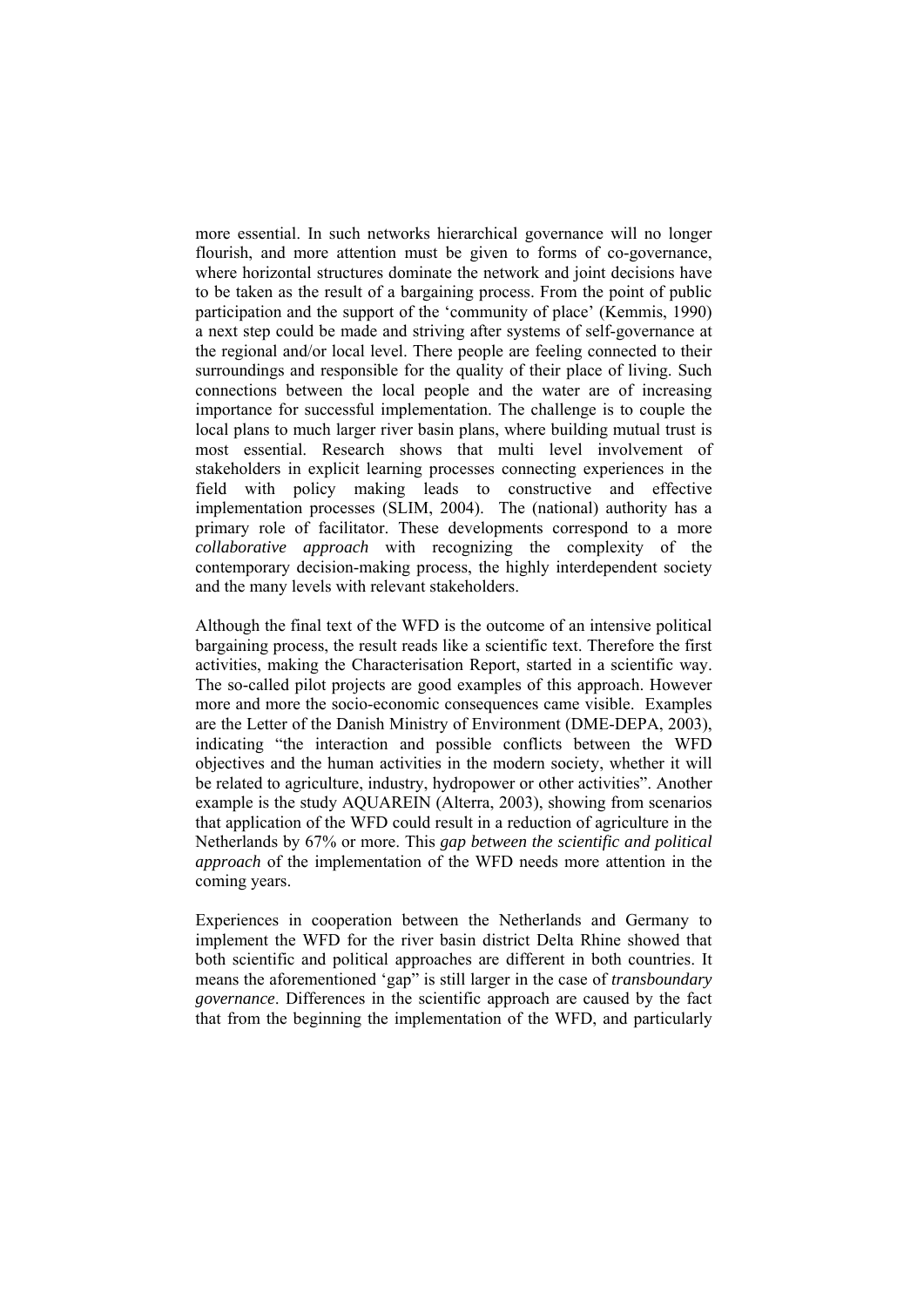the development of the national guiding documents, occurred independently of each other. This resulted in significant differences in the characterisation report, such as the identification of the surface water bodies and of the groundwater bodies, the economic analysis and the risk assessment. Being transparent about these different approaches, it did not give serious problems for the 2004 Report (Ministeire van Verkeer en Waterstaat, 2005). For the next steps in the implementation process (monitoring programmes, defining measures and making the River Basin Management Plan), the first steps (scientific description such as the status of the water bodies) were tuned more to each other. Notwithstanding political differences and different historical roots of water management in the respective countries, intensive discussions about the status of the water bodies and the ambition levels resulted in a more homogenised approach for Rhine Delta. This process of 'social learning' is experienced as an important benefit of the joint implementation.

## **5 Conclusions**

The implementation of the Water Framework Directive in modern society with a number of governmental levels (international, national, regional and local), a great variety of stakeholders and inclusion of several other policy fields, places *multi-level, multi-actor and multi-sectoral governance* central in present-day water management. The challenge of governance is to make ideas and visions, in our case healthy water bodies, reality amidst many institutions and stakeholders.

Making joint river basin management plans for catchments which cross national boundaries ask for *transboundary governance*, which gives yet an extra dimension to the governance question. It means, amidst the specific differences between two or more countries and all related stakeholders, to work on agreements of joint objectives for the whole transboundary catchment area and to see that the corresponding measures will be realized in good time. In the specific case of the WFD, sometimes it also means working with principally different opinions about the implementation of this Directive into national water policy.

Therefore, transboundary governance for joint river basin management is not an easy task. Experiences from making a joint Characterisation Report (WFD Art. 5) for the river basin district Delta Rhine learned that this has its origin in *cultural, political, and institutional differences:*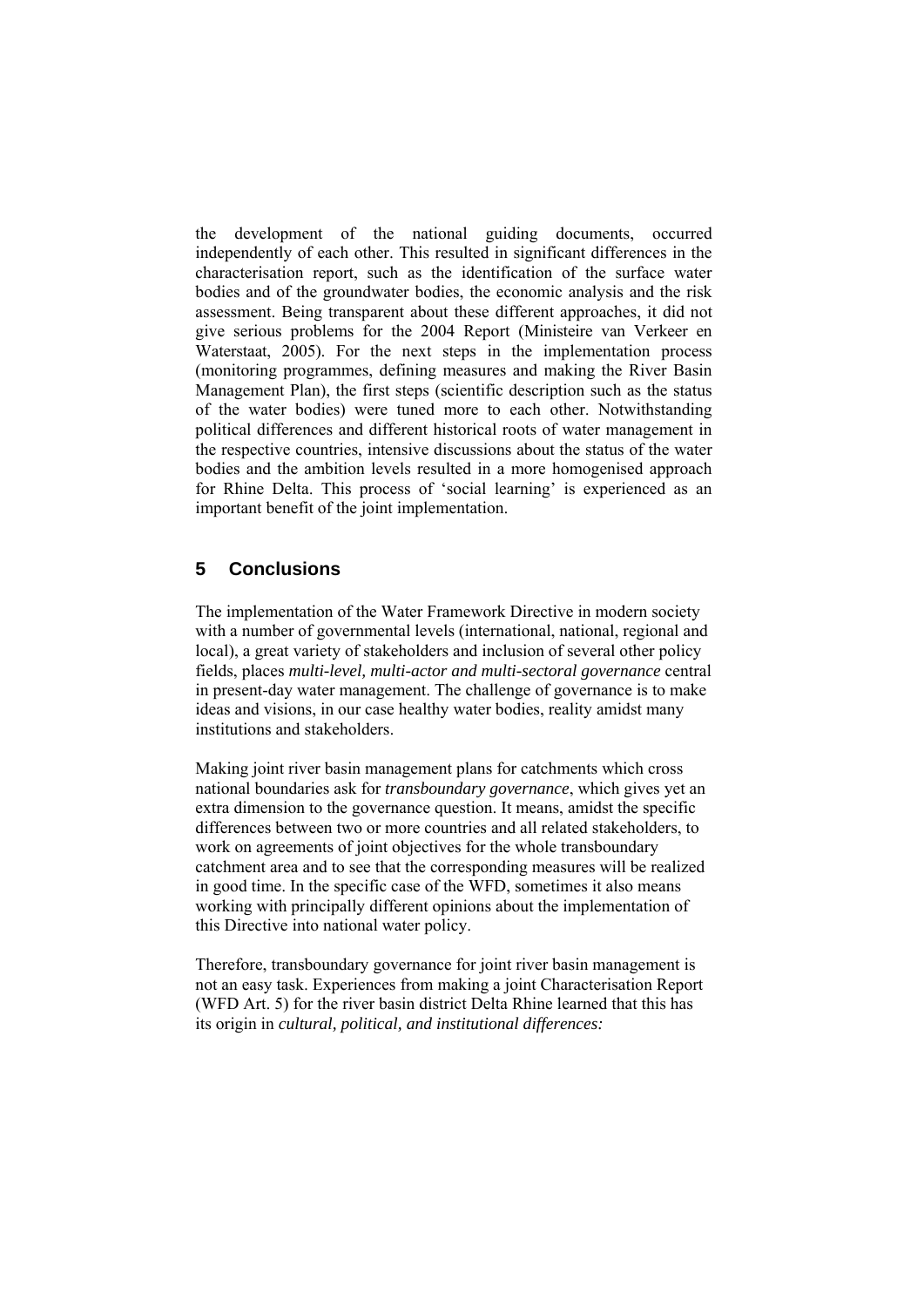#### *cultural*

Whereas in the Netherlands the consensus approach has a long tradition, in Germany the decision-making process is more hierarchical. For example in the Netherlands decisions are taken in joint meetings of governmental representatives of the national, regional and local level, whereas in Germany the political discussions were centrally coordinated at the Ministry of Environment. The long history in the Netherlands of struggling with (extreme) floods during many centuries gives them a special focus on water resources management.

#### *political*

Whereas in the Netherlands the technical work mixed already in an early point of time with political discussions, in Germany the political discussions started only after completing the technical work. This made the cooperation more difficult, because the progress in both countries was often in a different stage. Also differences in political ambitions in relation to water resources management contributed to different views on the implementation process.

#### *institutional*

In the Netherlands the national government has the primary responsibility for the water policy. In Germany this is the responsibility of the States (Länder). This means that competent authorities on the Dutch part do not have counterparts at the same hierarchical level on the German side (and vice versa). Discussions on coordination, potential problems or future conflicts will become complex, simply because the right negotiation partner cannot easily be found.

All these differences did not give serious problems for the 2004 WFD Characterisation Report. Of course, different starting points could be detected in the final maps of the transboundary catchment. However, differences at the national (political) boundaries could be explained by clear argumentation. In this way it proved to be possible to produce a coherent and transparent characterisation of Delta Rhine, which is experienced to be a good starting point for the next phases in the implementation of the WFD.

Generally it must be concluded that, notwithstanding its complexity, resulting from political, cultural and institutional differences, *transboundary catchment or river basin management* has proved to have a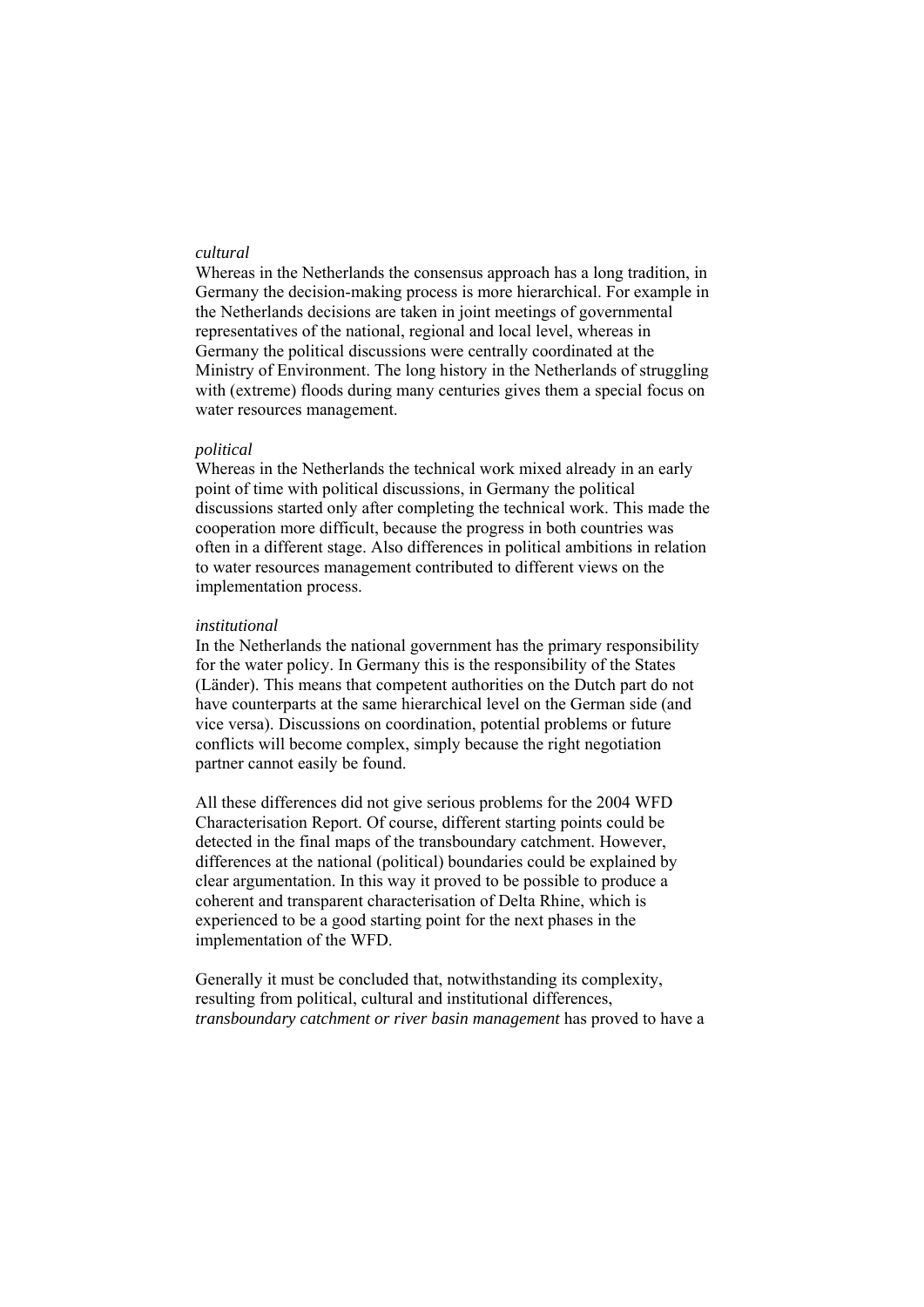significant surplus value, applying an *adaptive approach* and having the willingness of *learning from each other*. In such a situation *building trust* is a prerequisite for developing a working transboundary governance structure.

#### **References**

- Alterra (2003) AQUAREIN. Gevolgen van de Europese Kaderrichtlijn Water voor landbouw, natuur, recreatie en visserij. Alterra-rapport 835, Wageningen, 152 pp.
- Andeweg, R.B. and G.A. Irwin (2005) Governance and Politics of the Netherlands. 2<sup>nd</sup> Edition. Palgrave Macmillan, New York, 264 pp.
- Bosch, A. and W. van der Ham (1998) Twee eeuwen Rijkswaterstaat. 1798-1998. Europese Bibliotheek, Zaltbommel, 343 pp.
- Commissie Waterbeheer 21<sup>e</sup> Eeuw (WB21) (2000) Waterbeleid voor de 21<sup>e</sup> Eeuw. Advies van de Commissie Waterbeheer 21<sup>e</sup> Eeuw. 's-Gravenhage, 223 pp. (incl. Basisrapport).
- Coordination Office Rhine and Meuse (CRM) (2004) Implementation of the Water Framework Directive (WFD) in Rhine Delta. Quick Scan , Netherlands - Lower Saxony. Arcadis-Apeldoorn and ahu AG-Aachen, Arnhem, 52 pp.
- Coordination Office Rhine and Meuse (CRM) and Ministerium für Umwelt und Naturschutz, Landwirtschaft und Verbraucherschutz des Landes Nordrhein-Westfalen (MUNLV) (2004) Implementation of the Water Framework Directive (WFD) in Rhine Delta. Comparison of the approach and state of the art in the Netherlands and North Rhine-Westphalia (Quick Scan). Arcadis-Apeldoorn and ahu AG-Aachen, Arnhem, 67 pp.
- Danish Ministry of Environment (2003) Environmental objectives of the Water Framework Directive. Letter to the Water Directors of the European Union, Accession Countries, Norway and Switzerland, November 10, 2003, Danish Environmental Protection Agency, Copenhagen, 2 pp.
- Delli Prescoli, J. (1993) Öffentliche Beteiligung bei technologie- und umweltpolitischen Entscheidungsprozessen in hochentwickelten Industriestaaten – Ein Überblick. In: H. Zilleszen, P.C.Dienel and W. Strubelt (Eds.) Die Modernisierung de Demokratie. Internationale Ansätze. Westdeutscher Verlag: 40-58.
- European Commission (2000) European Water Framework Directive. Directive 2000/60/EC of the European Parliament and of the Council of 23 October 2000 establishing a framework for Community action in the field of water policy. Published in the Official Journal of the European Communities of 22 December 2000.
- European Commission (2006) Proposal for a Directive of the European Parliament and of the Council on the assessment and management of floods. SEC(2006)66, 20 pp.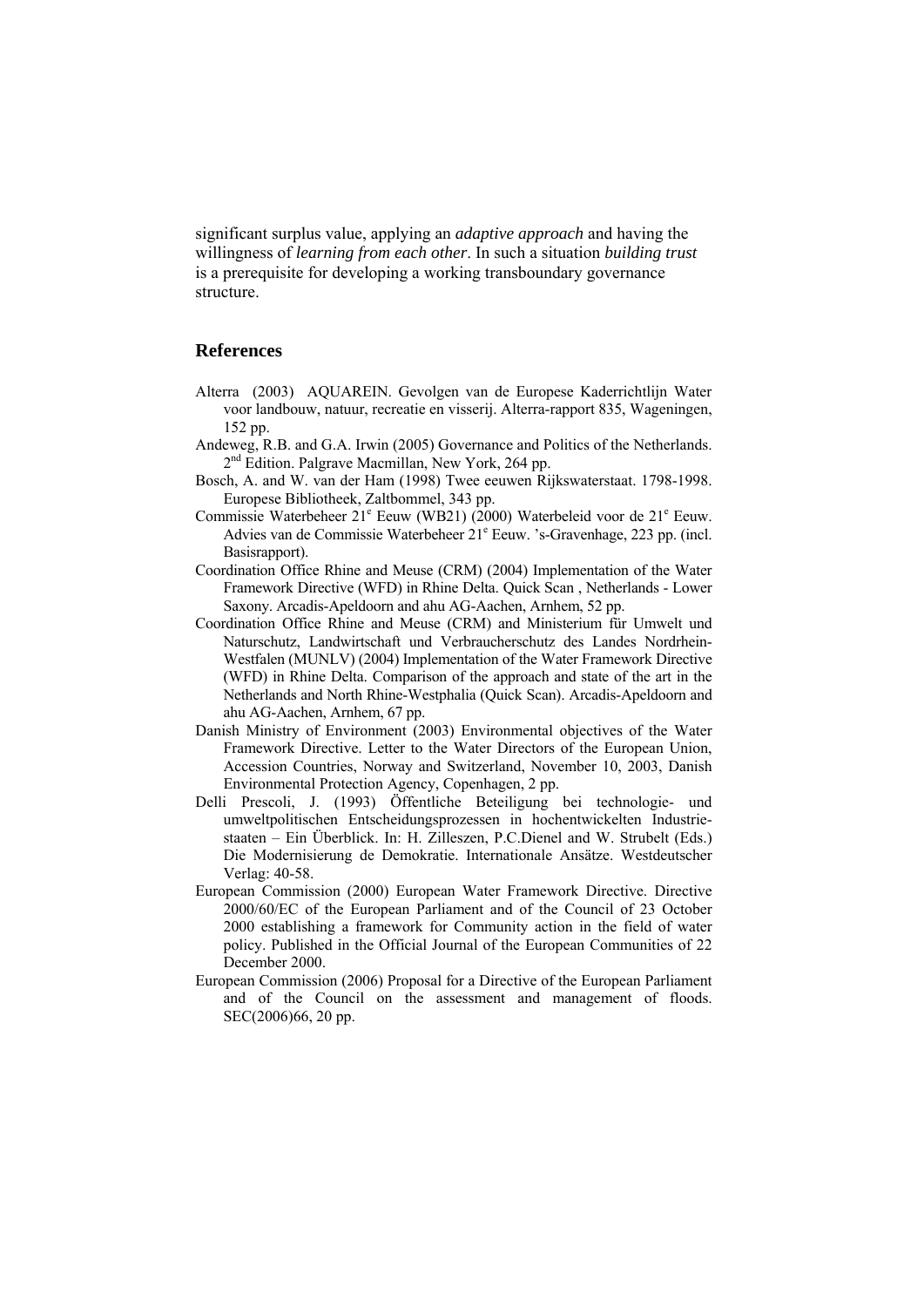- Kaïka, M., Page, B. (2002) The making of the EU Water Framework Directive: shifting choreographies of governance and the effectiveness of environmental lobbying. School of Geography and the Environment, Oxford University, Oxford, 60 pp.
- Kemmis, D. (1990) Community and the Politics of Place. University of Oklahoma Press, Norman, 150 pp.
- Kuks, S (2004) The evolution of the national water regime in the Netherlands. Report of the EUWARENESS project (European water regimes and the notion of a sustainable status). University of Twente, Enschede, 29 pp.
- Kuks, S.M.M. (2004) Water Governance and Institutional Change. PhD Thesis University of Twente. Univerrsiteit twente / CSTM, Enschede, 460 pp.
- Ministerie van Verkeer en Waterstaat (2005) Karakterisering Werkgebied Deltarijn. Rappprtage volgens Artikel 5 van de Kaderrichtlijn Water (2000/60/EG). Hoofdrapport (269 pp.) en Kaartbijlagen. Uitgave Coördinatiebureau Rijn en Maas, Arnhem.

*German Edition*: Bestandsaufnahme Beartungsgebiet Deltarhein. Bericht gemäβ Artikel 5 der Wasserrhamenrichtlinie (2000/60/EG). Hauptbericht (273 pp.) und Kartenanlagen

- Mostert, E. (1999) River Basin Management and Planning. Institutional structures, approaches and results in five European countries and six international basins. RBA Series on River Basin Administration, Research Report No. 10, Delft University of Technology, Delft, 184 pp.
- National Research Council (NRC) (1999) New Strategies for America's Watersheds. National Academic Press, Washington, D.C., 310 pp.
- SLIM, (2004) Social Learning as a Policy Approach for Sustainable Use of Water. A field tested-framework for observing, reflecting and enabling, SLIM (Social Learning for the Integrated Management and Sustainable Use of Water at Catchment Scale) framework (accessed at [http://slim.open.ac.uk\)](http://slim.open.ac.uk/).
- SLIM (2004) The role of learning processes in integrated catchment management and the sustainable use of water. (accessed at [http://slim.open.ac.uk\)](http://slim.open.ac.uk/).
- Stichting Reinwater (2004) Kansen uit de Kaderrichtlijn Water. In hoeverre is de Kaderrichtlijn water een impuls voor een verbetering van de toestand van Nederlandse watersystemen, in het bijzonder ten aanzien van de verontreiniging door diffuse bronnen? Universiteit van Utrecht (Marleen van Rijswick), Uitgave Stichting Reinwater, 61 pp.
- Teclaff, L.A. (1967) The River Basin in History and Law. Nijhofff, The Hague, 228 pp.
- Van Leussen, W. (1996) Public Policy Aspects of Integrated Water Management. Implementation of management plans for the restoration of aquatic ecosystems, particularly estuaries. Virginia Polytechnic Institute and State University; Netherlands School of Government, and Ministry of Transport, Public Works and Water Management. The Hague, 277 pp.
- Van Nuffel, P. (2000) De rechtsbescherming van nationale overheden in het Europees recht. De beleidsruimte van centrale en decentrale overheden